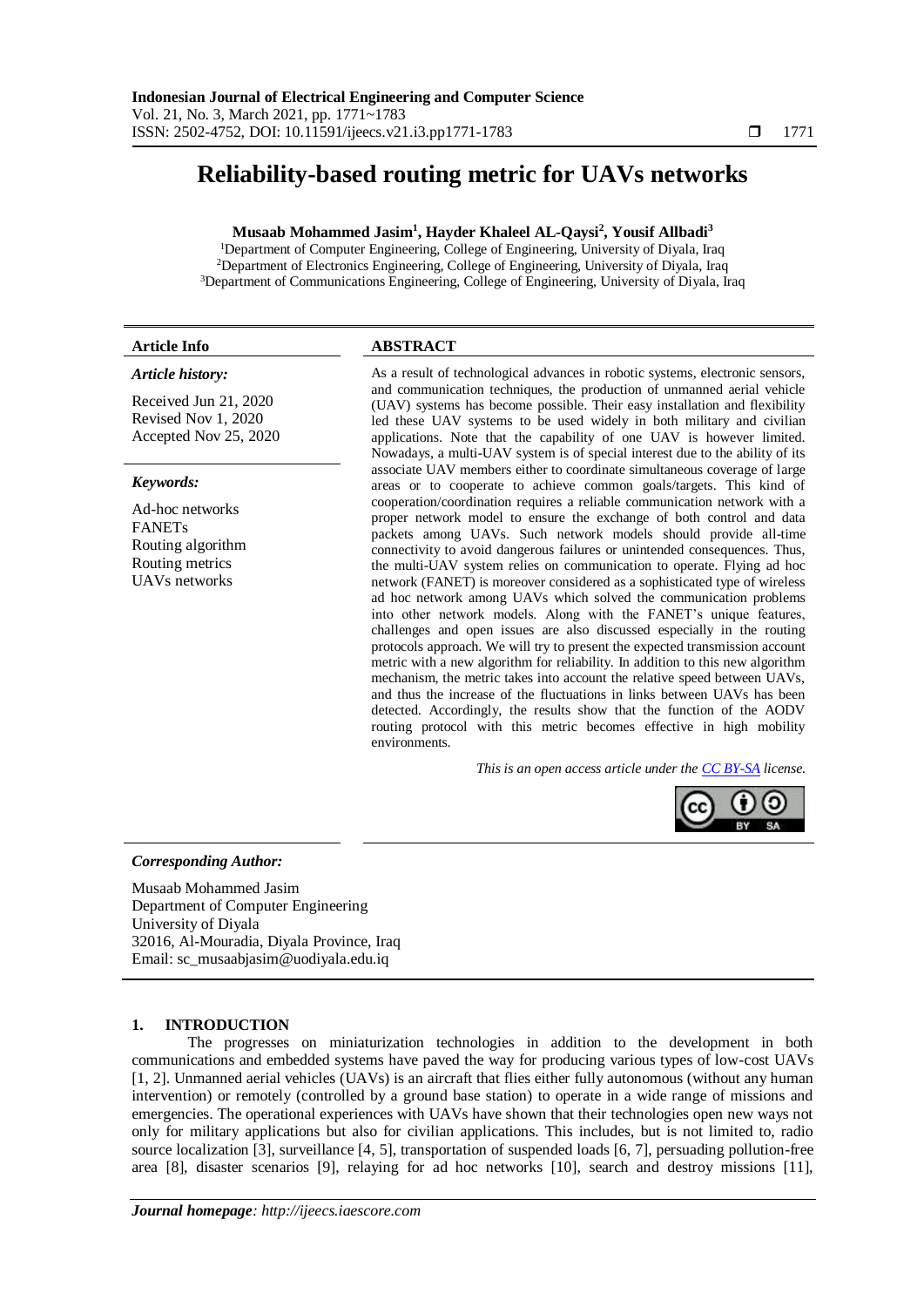reconnaissance and surveillance, maintaining of the weapon systems network, combat support [12], the exploration of oil and gas [13]. Recently, the surge in the number of mobile data traffic because of IoT will impose the utilization of UAVs as key components of upcoming 5G and beyond 5G (B5G) networks [14]. The distinct features of UAVs can potentially facilitate wireless broadcast or point-to-multipoint transmissions within these cellular architectures [15].

In the last decade, single-UAV systems had been utilized in different applications. While the number of UAV increases, the design of efficient network architecture becomes a vital issue in single-UAV systems to solve. By means of the technological advancement in avionics and micro-electromechanical systems, the utilization of the multi-UAV system to perform missions has been emerged [16]. The size, type, and configuration of UAV are altered based on the applications nature [17]. Due to the flexibility, easy installation, and also relatively small operating expenses of UAVs [18], the large scale of UAV applications has proliferated vastly within the last few years. It's worth noting that using multiple UAVs instead of a single one yields a wide range of advantages, which we will try to summarize them as follows [19-23]:

- Multiple simultaneous interventions
- Low detectability
- Increasing accuracy
- High scalability
- Greater efficiency
- Low cost
- Complementarities of team members

Accordingly, groups of UAVs are of special interest due to their ability to coordinate simultaneous coverage of large areas or cooperate to achieve common goals [24]. In any system involving multiple autonomous vehicles, the concept of coordination and cooperation plays an important role. In general, there are two types of coordination, i.e., temporal and spatial coordination. In temporal coordination, UAVs are synchronized with each other, and it is required in a wide range of applications such as object monitoring. However, in spatial coordination, the coordination deals with the idea of sharing the space among multiple UAVs to ensure safe performance for each UAV and coherent with respect to each of the potential obstacles in addition to the plans of other UAVs. Sharing resources is therefore the main issue. To have an accomplished coordination, there exists the other concept known as cooperation. Cooperation means provision common collaborative behaviors by using centralized or decentralized (distributed) architectures [25-27] to produce a coordinated mission. Therefore, a group of homogeneous or heterogeneous UAVs can interact with each other and execute the missions as a single entity. In order to ensure global coherence within the whole system, one main requirement is to have successful coordination and cooperation by sharing information as mentioned in [28]. Typically, two types of information are shared by a multi-UAV system, one of which involves command and control messages. Despite these types of messages, have low bandwidth requirements, command and control messages must be exchanged with minimal delay and error for effective team coordination. The second type is the mission data which is remotely sensed and gathered by the airborne sensors on UAVs and then transmitted to fusion centers [29]. It is worth noting that the fusion center process, exploits, and disseminates the mission data. Thus guaranteeing that UAVs are in communication most of the time during the mission and sharing the information is critical for a multi-UAV system to function properly.

Accordingly, the network and communication systems are the fundamental components of the multi-UAV system. As a result of the fact that this system is rapidly developing and the scope of its usage grows greatly, networked communication will become the most crucial issue that needs vast interest from researchers. Moreover, the communication environment deviates significantly from traditional wireless networks regarding mobility degree, networking models, and communication requirements. The main objective of this paper is to explain FANET as a distinct ad hoc network family. Moreover, to present a new algorithm for calculating the routing metric, which provides more reliability in high mobility environments. The rest of the paper is organized as follows. In Section 2, we present the networking in a multi-UAV system. In Section 3, we explain our algorithm for calculating the routing metric in FANET. In Section 4, we provide the experiment of using this algorithm and the acquired results from the simulation. The last sections are devoted to the conclusions and references.

#### **2. NETWORKING IN A MULTI-UAV SYSTEM**

UAVs have become promising mobile platforms due to its capabilities to navigate simultaneously or autonomously in uncertain environments. On the side as depicted in Figure1. A network with flying nodes requires synergistic interactivity between the four design-principle dimensions: control system, network &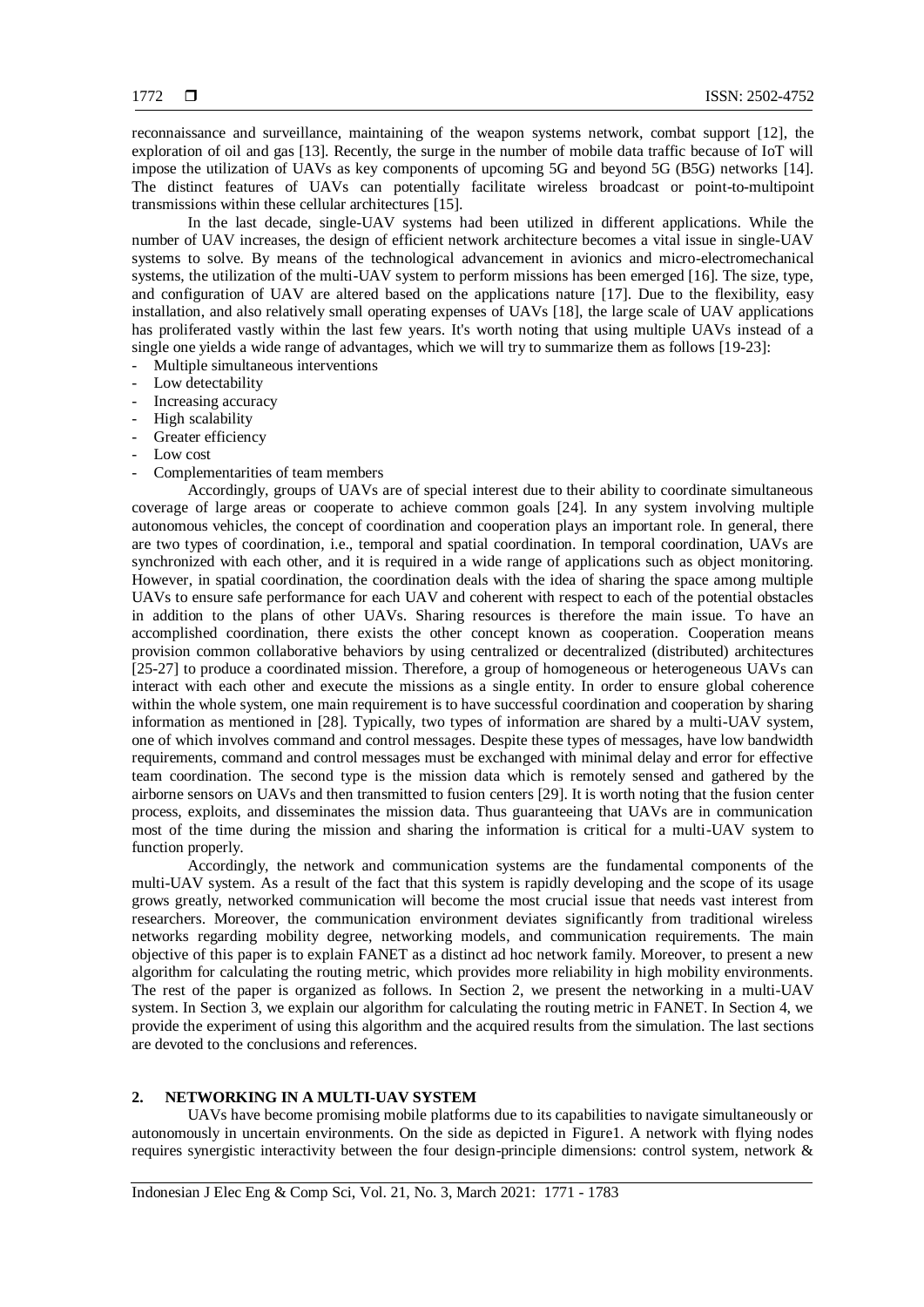communication, information sharing, and situational awareness [30]. Thus, bringing a group of UAVs into a team requires significant coordination efforts to perform a given objective. For that reason, each UAV readily guarantees to be placed appropriately with respect not only to its neighbors but also to its tasks within the mission plan, which imposes the existence of a precise decision-maker (controller) for both path planning and task allocation in addition to the availability of efficient network system. Two important concepts in the multi-UAV system should be mentioned; one of which is coupling, and the other is networking.

Indeed, networking readily characterizes the communication status among UAVs as well as the ways in which the data are transmitted within the whole system, while coupling takes into account how relationship exists among UAVs. Figure 2 shows that there are two types of coupling in a multi-UAV system. The first type is a physical coupling while the other is not physical, and therefore we can call it a logical coupling. Describing the characteristics of the data transmission over the entire multi-UAV system plays an important role in selecting a networking architecture for the best performance. Therefore, there exist different networking architectures proposed and emerged [31].



Figure 1. Design principles of network with flying nodes



Figure 2. Coupling types in multi-UAV system a) Physical coupling, b) Formations, c) Swarms, d) Intentional cooperation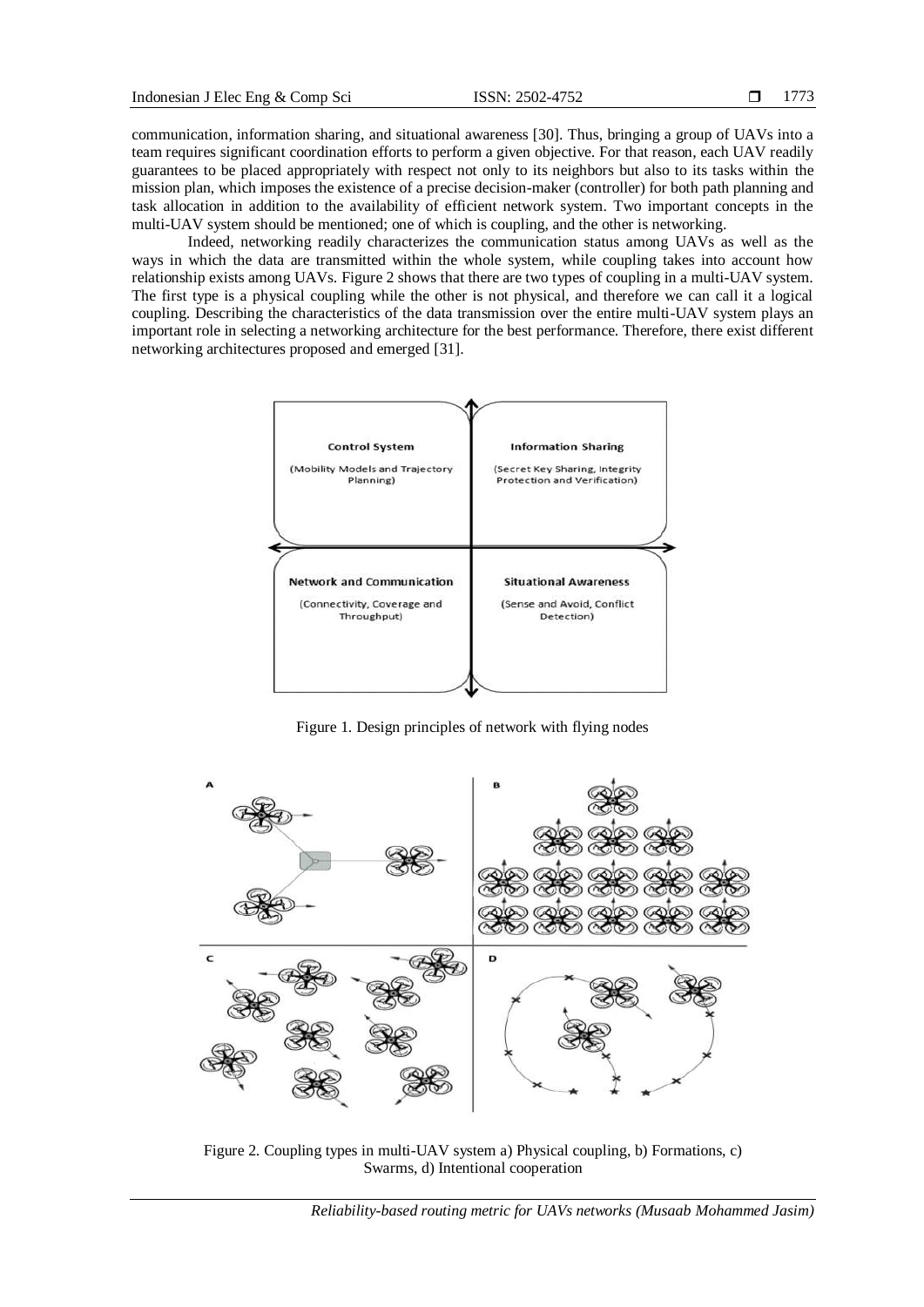The simplest one is to have direct communication links between UAVs and a single ground station in a star topology, where a ground station is simply responsible for creating the communication between these UAVs as well as coordinate their motions. It is however worth noting that communication ranges of UAVs, which certainly depend on movement, terrain structure, and dynamic environmental conditions, certainly restrict the operation area. Moreover, the usage of a ground control station (GCS) might result in traffic congestion that accordingly influences system functionality. Figure 3 depicts a multi-UAV system simply employing direct communication architecture.

There exist the other three possible network architectures proposed for the multi-UAV system as depicted in Figure 4. These types are satellite, cellular, and ad hoc each of which solves or alleviates the problems in the direct link approach. Recently, one of the most prestigious technologies in communication and networking is FANET. It is a kind of self-organized wireless network carried by a group of UAVs each of which is a small flying robot [32]. FANET can be considered as a special form of mobile ad hoc network (MANET). Moreover, it can also be considered as a subgroup of vehicular ad hoc network (VANET). It is worth mentioning that setting up an ad hoc network among UAVs imposes challenging issues and needs some additional requirements different from those a traditional network needs.



Figure 3. Direct communication architecture



Figure 4. Basic communication architecture (a) Satellite, (b) Cellular, (c) FANET

# **3. ROUTING METRIC IN FANET**

Over the years, there exists a huge body of works on routing protocols for wireless multi-hop networks such as FANET. These protocols implement discovering the route path and then routing the messages despite that the nodes are mobile and the link quality varies. To improve the performance of routing protocols, there have been proposed many link-quality routing metrics. Each metric can be readily considered as a set of measurements that are contributed into the route computation algorithms to estimate new weights for each hop/link in the routes. The weights, once aggregated, discourage selecting a route going through heavily loaded regions of the network topology.

#### **3.1. Current metric in FANET**

One of the main effects on the routing protocol functions is the pace of network topology changes. The routing protocols must be able to update routing tables or cashes dynamically based on these changes on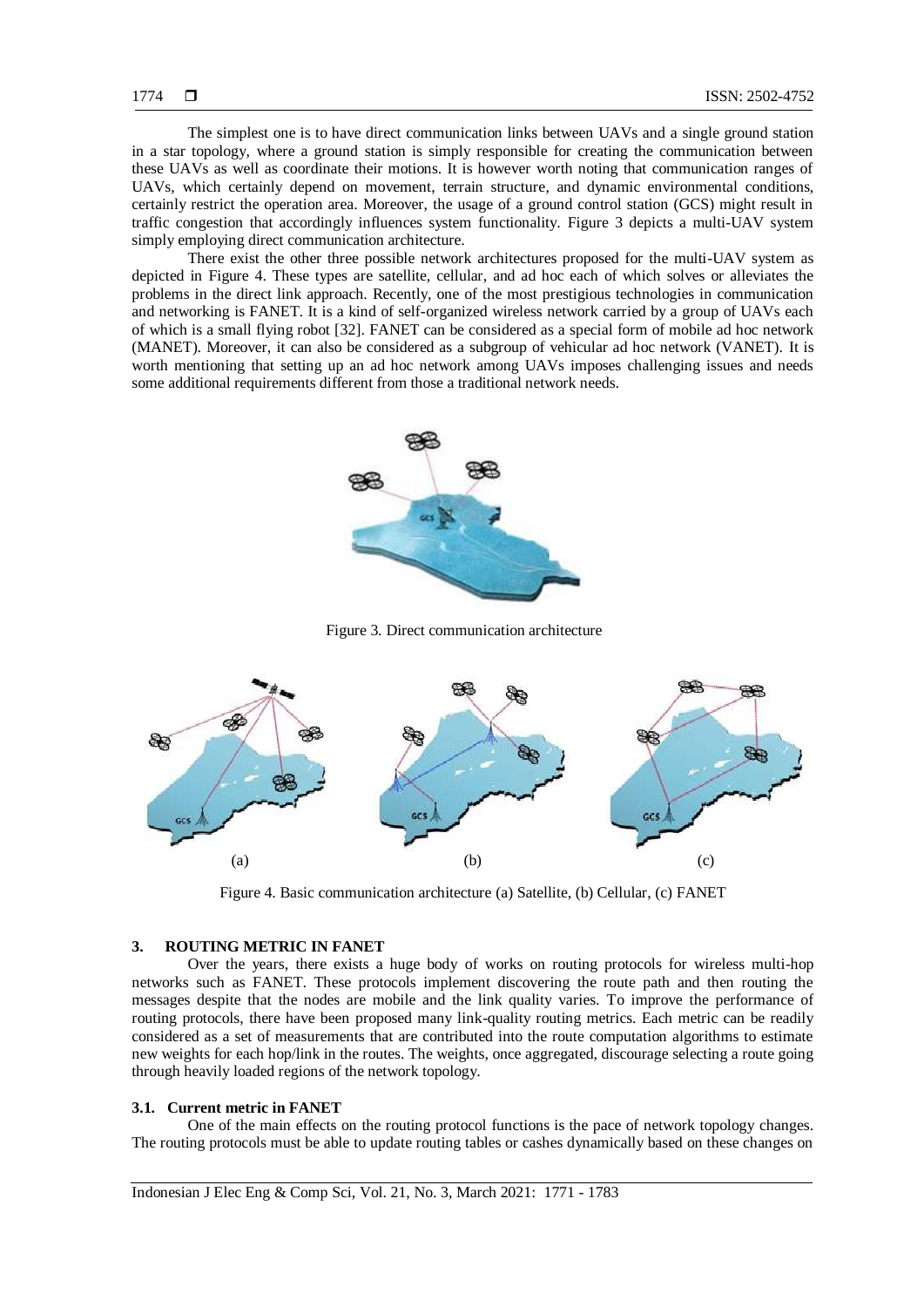topology [33]. The dynamic nature of FANET results in frequent changes in the network topology and thus makes the routing process among UAVs in FANET a daunting task that needs to be addressed by researchers. Therefore, the data routing between UAVs undergoes a serious challenge or issue. In spite of FANET is a subcategory of MANET or VANET, Most of their protocols are not directly applicable for FANET [34]. In fact, some specific ad-hoc networking protocols have been implemented and some of the previous ones have been modified in order to be feasible in FANET.

The minimum hop count is the metric that is most commonly used by the ad hoc routing protocols. It enables the routing protocols to choose the minimum length path among different paths. Thus, the performance of these protocols is increased by reducing the effects of the successive hop transmission interference on multi-hop paths. These effects actually come from the fact that the middle nodes in a path cannot receive the packets from the previous node and sending it to the next one at the same time. However, due to the choice of minimum length paths is done regardless of the differences in quality of paths' links, these paths may be slow. As a result of that, we can say that the minimum hop count performs well whenever the shortest route is also the fast route with a low loss ratio.

In [35], Douglas S. J. De Couto et al. proposed using the expected transmission count (ETX) metric to overcome the minimum hop count problem. Routing protocols with ETX metric choose the routes with high end-to-end throughput by minimizing the expected total number of transmissions (including retransmissions) required to deliver a packet to the ultimate destination. ETX metric incorporates not only the effects of both interference the successive links of a path and link loss ratios, but also the loss ratios between the two directions of each link. The ETX of a link is calculated by using the forward  $(r<sup>f</sup>)$  and reverse  $(r<sup>r</sup>)$ delivery ratios of the link:

$$
ETX = \frac{1}{r^f r^r} \tag{1}
$$

The measured probability that a data packet successfully arrives at the recipient is  $r<sup>f</sup>$  while  $r<sup>r</sup>$  is the probability that the ACK packet is successfully received. Thus, the best routes are the ones that have the smallest ETX and not necessarily to be with the least number of hops. If all links forming route "R" are errorless, ETX(R) will be equal to the number of hops in "R". Although of these ETX features, Using ETX is not reactive enough to cope with very dynamic wireless ad hoc networks, such as multi-UAV networks (FANET). For solving this problem, the (ETX) metric must be weighted by using a factor that takes into account the relative speed & direction between nodes. In [36], Rosati et al. presented the Predictive-OLSR protocol. The Predictive-OLSR is a proactive link-state routing protocol with the capability to enable efficient routing in very dynamic conditions. It is an extension of the Optimized Link-State Routing (OLSR) protocol [37]. As in OLSR protocol, this protocol uses receiving ratios ( $r<sup>f</sup>$  and  $r<sup>r</sup>$ ) to measure the quality of wireless links. By using a Hello packet as a link probe in addition of using exponential moving average (EMA),  $r^f$  is computed as shown below:

$$
\begin{cases} r_l^f = \alpha h_l + (1 - \alpha) r_{l-1}^f \\ r_0^f = 0 \end{cases} \tag{2}
$$

where  $\alpha$  denotes a link-quality aging ( $0 \le \alpha \le 1$ ) and where the coefficient  $h_l$  is defined as

$$
h_l = \begin{cases} 1 & if lth Hello packet received \\ 0 & otherwise \end{cases}
$$
 (3)

Due to the EMA, a node takes an amount of time before noticing the degradation of a wireless link quality. During this time, it will continue route packets and thus yielding an interruption of the service. To overcome this problem, predictive-OLSR redefines the  $ETX$  metric to be a Speed-Weighted  $ETX$  metric by using the relative speed between two nodes and also using a fresh GPS information to improve the routing. Thus, the  $ETX$  had shown as below:

$$
ETX^{i,j} = \frac{e^{v_i^{i,j}\beta}}{r^f r^r} \tag{4}
$$

$$
\begin{cases} v_l^{i,j} = \gamma w_l^{i,j} + (1 - \gamma) v_{l-1}^{i,j} \\ v_0^{i,j} = 0 \end{cases}
$$
 (5)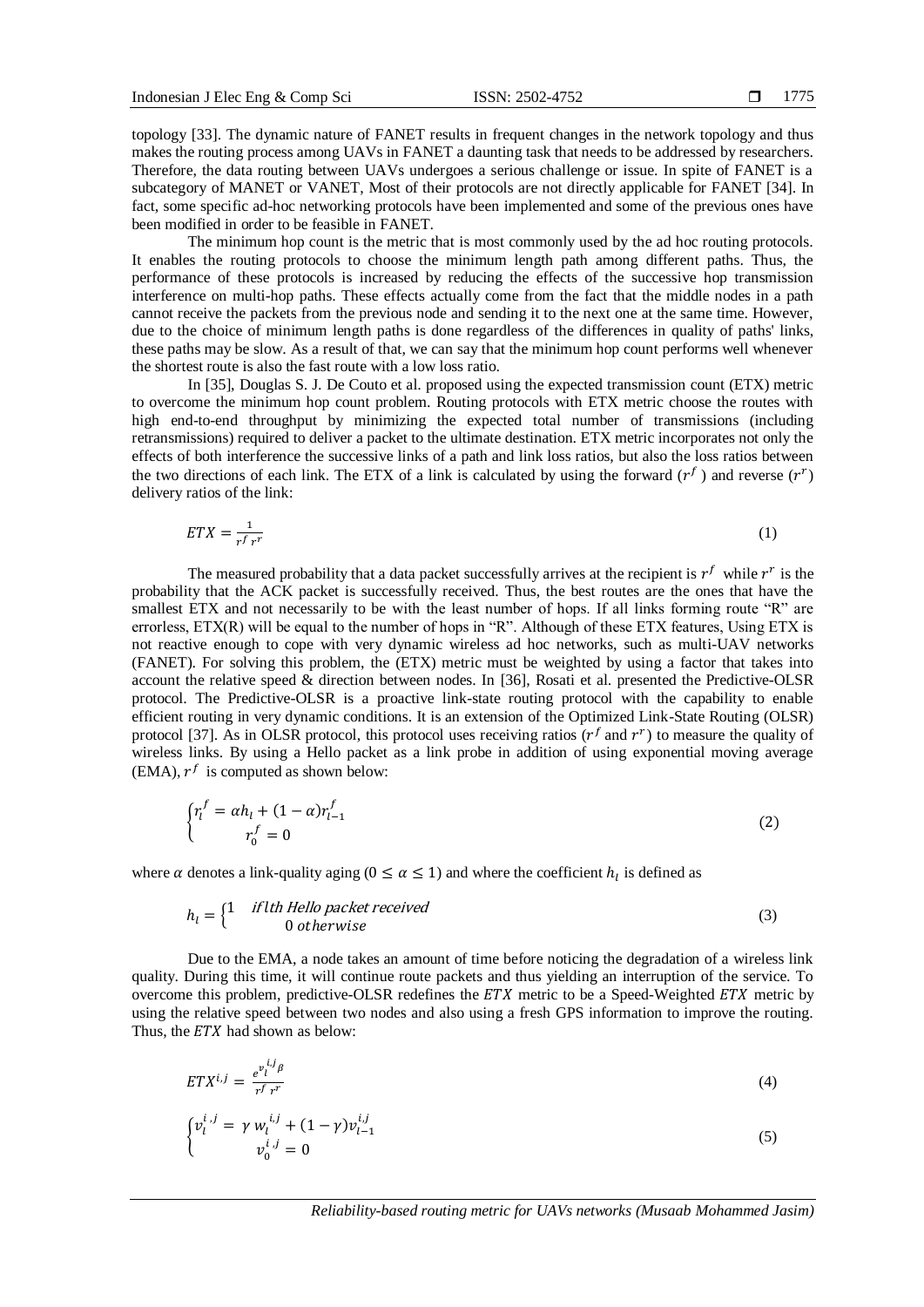where  $\gamma$  and  $\beta$  denote a predictive-OLSR (P-OLSR) parameter ( $0 \le \gamma \le 1$ ) and a non-negative parameter, respectively. Moreover,  $v_l^{i,j}$  and  $w_l^{i,j}$  denote the relative speed and the instantaneous relative velocity, respectively, between UAVs i and j.

Whenever the two UAVs  $i$  and  $j$  are closer to each other, the relative speed will be negative, thus the ETX is weighted by a factor smaller than 1. Conversely, the relative speed will be positive and the  $ETX$  is weighted by a factor larger than 1 when UAV  $i$  and  $j$  move away from each other. As stated in [38], the P-OLSR is currently used as a FANET-specific routing protocol. Within the P-OLSR, the routing follows the topology changes without interruptions. By comparing with OLSR, P-OLSR succeeds in providing a reliable multi-hop communication in very dynamic wireless ad hoc networks where OLSR mostly fails. Another extension to the (OLSR) protocol is a directional optimization link state routing protocol (DOLSR) [39]. It is a novel routing protocol that is used in UAVs with a directional antenna. DOPLR capable of decreasing the end-to-end delay by reducing the number of the multipoint relays in the network, and thus the number of overhead packets will be reduced. As a result, the overall throughput of FANET is increased. Moreover, the simulation shows that the performance of DOLSR is better than both OLSR and AODV in terms of end-toend delay. The other approach in FANET routing protocol is the use of reactive routing protocols (RRPs) such as ad hoc on-demand distance vector (AODV). As mentioned in [40], [41], ad hoc on-demand distance vector (aodv) is a reactive protocol that forms the path only whenever there is data to send. This protocol is adaptive to severe link conditions, low network utilization, and memory overhead. AODV is capable of preserving the bandwidth consumed in the proactive routing protocol (PRP) as a result of periodically updating the routing table. Indeed, the problem of efficiently routing messages (commands and data) between UAVs is a significant challenge in itself for FANET. Moreover, it is further exacerbated as the number of UAVs grows, as wireless link qualities continuously fluctuate under fading, and as the network topology rapidly changes. It is paramount to route the messages to its destination with adequate data rate capacity, minimal delay and with minimal number of dropped packets. Thus, the problem of the delay in addition to other issues such as cost overhead to establish the multi-hop route, reliability in case of high mobility, etc., are remained to be studied and analyzed by the researchers to find better solutions satisfying all FANET requirements.

# **3.2. Reliability-based expected transmission count (ReLX)**

The channel quality from one UAV to another UAV is defined as how much volume of information could be transmitted, namely, with a small bit error rate  $(BER)$ . As it is understood from the definition of the quality, the channel quality has an averaging meaning about the volume size of information that could be transmitted. In literature, most of the existing routing protocols rely on the link quality, i.e. the forward and reverse channel qualities at the same time. The protocols are about the route selection from all available routes between any pair of two nodes. Routing protocols are optimized to take into account the quality of route selection. However, during the transmission, the information is subjected to the effects that certainly change. Within this context, the link reliability comes into the light. Almost all routing protocols are not optimized out of the reliability scope. The channel reliability from one UAV to another one is defined as how much a volume of information could be successfully transmitted. Let us consider two channels whose qualities are the same (i.e. their BER are the same). Note that the bit errors have occurred during transmission over a channel could be sequential; the group of successive errors is called burst-error. In the second channel, the bit errors are separated from each other by successful transmission, i.e. the bit errors are distributed along the transmitted bit sequence. In consequence, the reliability of the second channel is better than the first channel even if their qualities are the same. In order to characterize the reliability of the link based on the burst error-length (i.e., burst loss situation) in addition to the speed and direction of UAVs, we will try to define our routing metric to be a speed and reliability-based metric. Our metric will be consisted of two parts  $SpD$  and  $MoBX$  as follows:

$$
ReLU = SpD * MOBX \tag{6}
$$

where  $SpD$  denotes the relative speed between two nodes, which is the numerator in (4),  $MoBX$  denotes the predicted number of transmissions/retransmissions required to send a packet over the link. In this routing metric, we provide a new method for calculating the probability of delivery ratio  $(P)$ . Also, we suggest a new algorithm to detect the most reliable links among the links with equal quality. For calculating the delivery ratio for forward or reverse channel, each node will probe the channels with its neighbors by sending probe packets to them within a time window (T). Then, the nodes count the successful probe packets ( $pck<sub>s</sub>$ ) that received from its neighbors in each slot time  $(\tau)$ , and divide it by the total probe packets  $(pck_t)$ .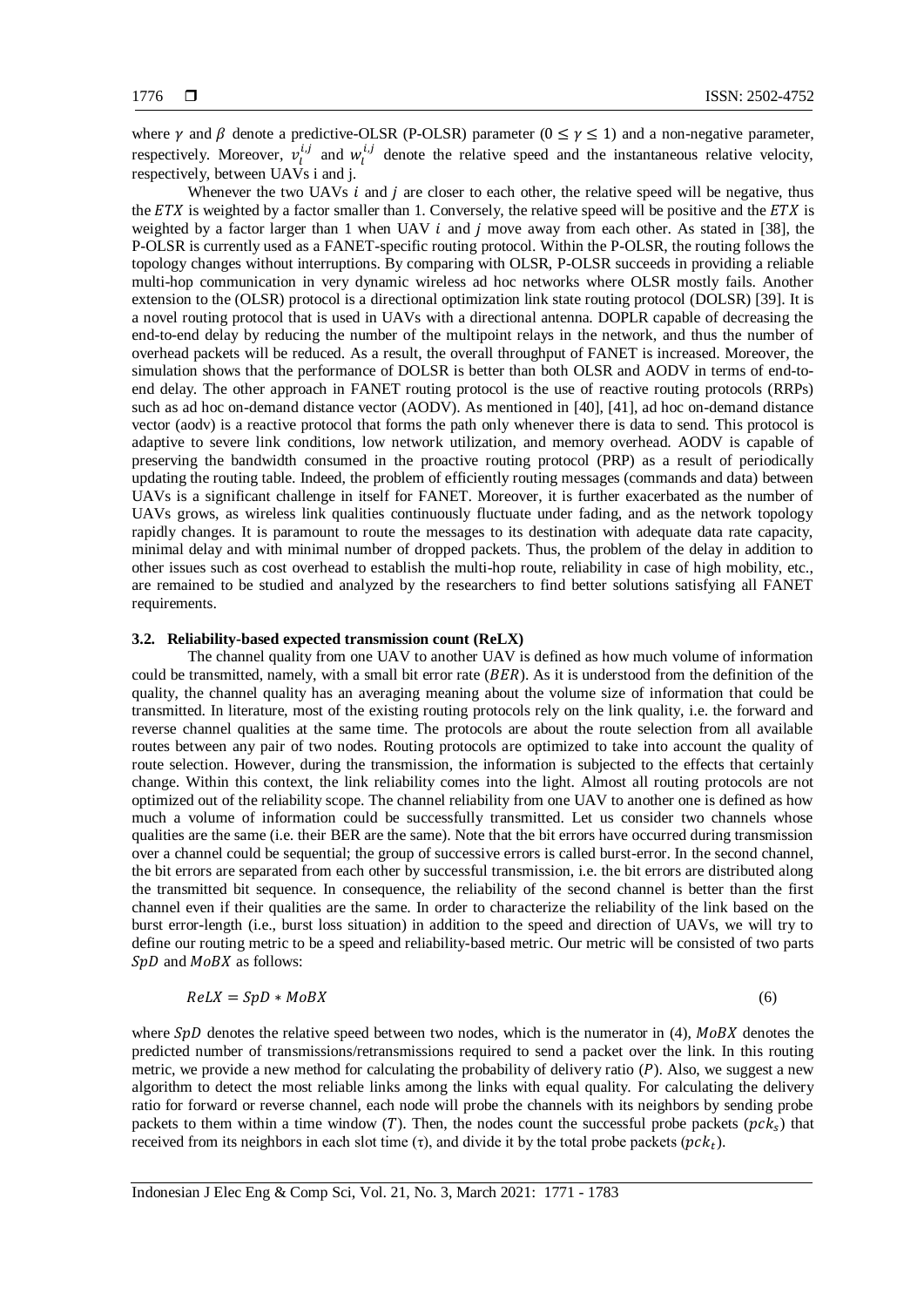$$
\Box \qquad 1777
$$

$$
P = \frac{pck_s}{pck_t'},\tag{7}
$$

$$
pck_t = \frac{r}{\tau} \tag{8}
$$

Accordingly, each attempt to transmit a probe packet can be considered as a Bernoulli trial. The probability of successful transmission in forward and reverse channels  $P_s$  is considered as the probability density function (PDF) of the transmission attempts, while the probability of failed transmission  $P_f$  can be considered as the complementary probability of  $P_s$ :

$$
P_s = P_{fr} P_{rv} \tag{9}
$$

$$
P_f = 1 - P_s \tag{10}
$$

where  $P_{fr}$  denotes the delivery ratio of the forward channel,  $P_{rr}$  denotes the delivery ratio of the reverse channel. Based on the Information theory, we will try to define our metric  $(MoBX)$  in a mathematical method instead of the intuitional method. Depending on the average amount of information contents obtained from  $P_s$ and  $P_f$ , we define the  $MoBX$  as follows:

$$
MoBX = 1 + \varphi \times \varphi \times log_2(P_s)
$$
\n(11)

$$
\varphi = \frac{P_S}{P_f} \tag{12}
$$

$$
\phi = \frac{\log_{10}(2)}{\log_{10}(P_f)}\tag{13}
$$

It is worth noting that the value of  $\phi$  is always negative and the value of  $\varphi$  is always positive. When the value of  $\varphi$  increases on a positive side, the value of  $\varphi$  decreases on a negative side. With this context, the product of them is roughly equal to  $-1$ . Consequently, the equation of  $M \text{o} BX$  can be mathematically expressed as:

$$
MoBX = 1 - log2(Ps)
$$
\n(14)

By observing Figure 5, we can note that the behavior of  $MoBX$  metric is mostly equal to the behavior of the expected transmission count  $(ETX)$  metric over the values of the probability of delivery ration  $(P_s)$ . Also, we can note that MoBX metric curve is slowly changed when the link variability at a high level, while the basic  $ETX$  is dramatically changed. Accordingly, the bits that are needed for representing the  $MoBX$  values will be less than these bits for basic  $ETX$  metric values, and thus it reduces the size of the control messages that convey these values. MoBX will decrease the consumption amount of network resources such as bandwidth, energy, memory, and overhead. This will have a significant positive impact, especially in networks that suffer from a lack of resources such as wireless sensor networks [42, 43]. In wireless sensor networks, the sensor nodes are much more resource-constrained. As a result, the heavyweight routing protocols as those used in other networks may not suitable for using them in WSNs. The limited communication and computational resources of the sensor nodes need to utilize the routing protocols with minimum probe packet size, energy consumption, memory, and overheads. UAV calculates the probability of delivery ratio within fixed slots without consideration of the fluctuation of the channel quality caused by the high mobility of UAVs.

In terms of the reliability concept,  $MoBX$  has not have the capability of detecting the reliable links aptly, i.e., burst-loss situation yet. A reliable link within the wireless multihop networks will be a link with ordered forward and reverse channels as much as possible. For example, let us check the value of  $MoBX$  and  $ETX$  of two links within a network. The main time window belonging to two links consists of 20 slots. Where each of these two links includes a forward and reverse channel. The patterns that these channels look like are as shown in Figures 6 and 7.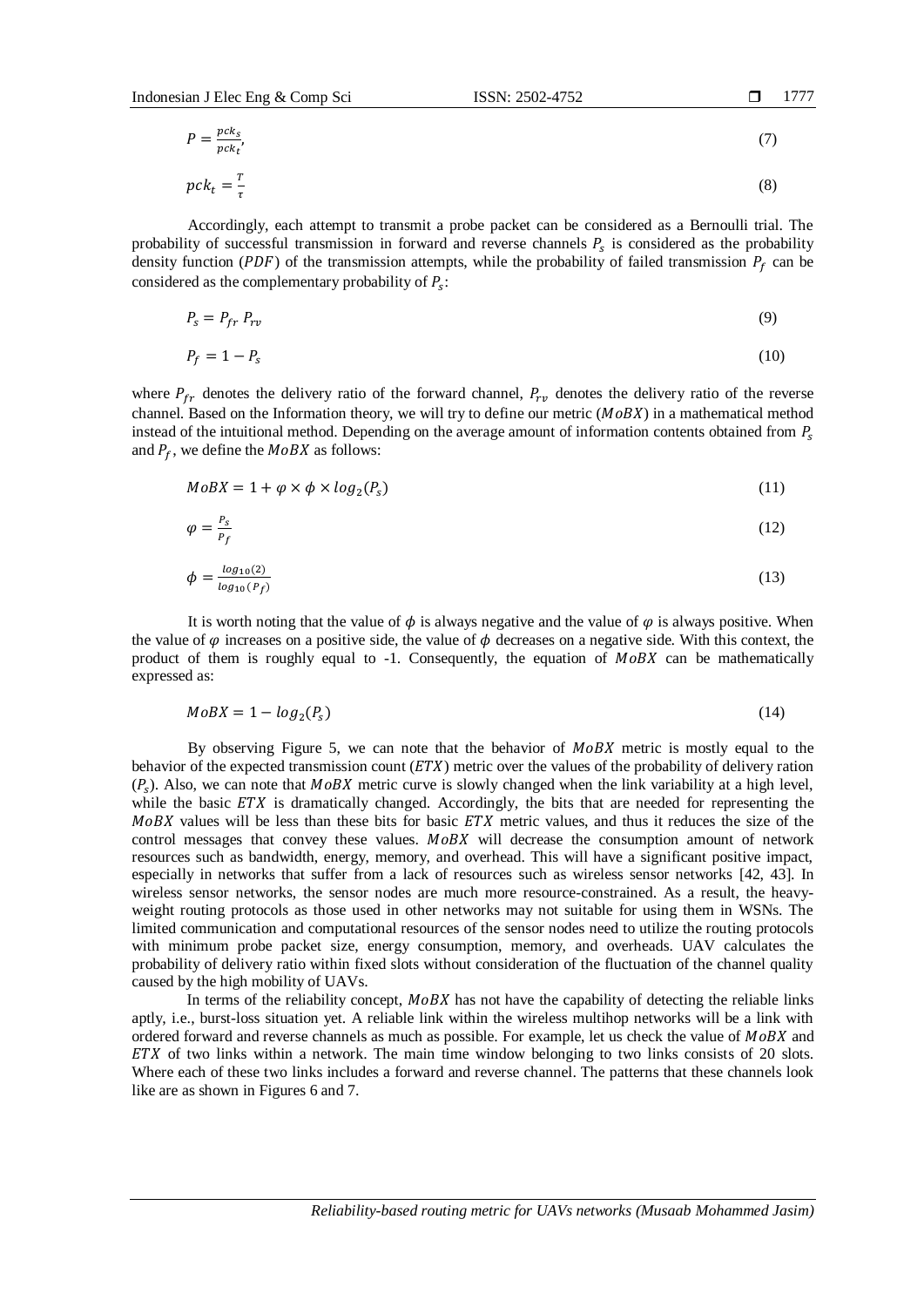

Figure 5. Relationship between ETX and MoBX

Although of the differences in channel patterns and their fluctuation in the connectivity on these two links, the values of  $ETX$  and  $MoBX$  for both links are 4 and 3 respectively. Accordingly, we need to combine an algorithm to the available routing protocols of FANETs in order to enable them to detect the link's fluctuations. This algorithm will increase the value of  $MoBX$  for the links with high disordered, and thus enables ReLX metric to select the links with high reliability.



Figure 6. Forward and reverse channels for the first link (a) Forward channel, (b) Reverse channel



Figure 7. Forward and reverse channels for the second link (a) Forward channel, (b) Reverse channel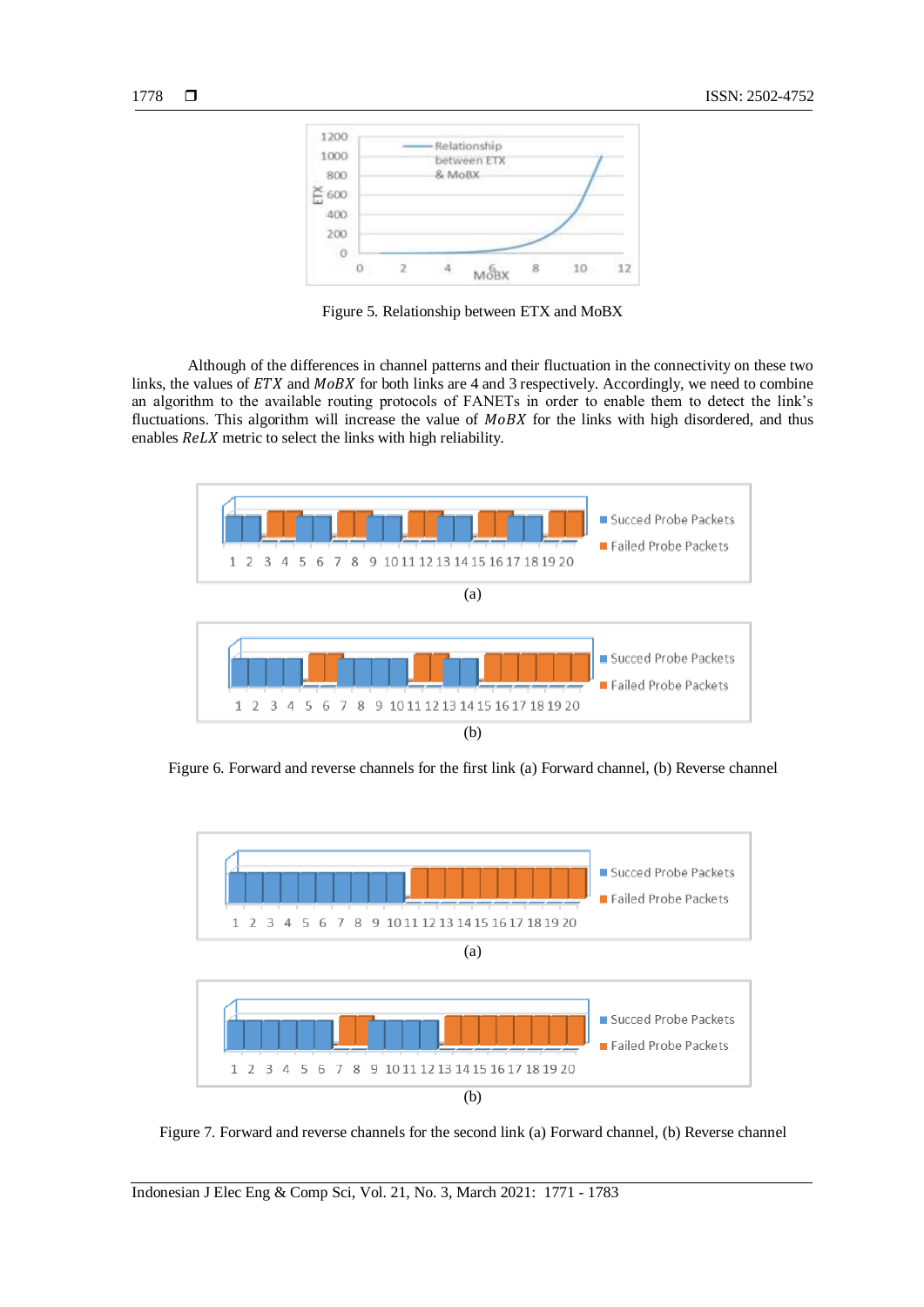By using our algorithm in Figure 8, the main window time will be divided into sub-windows with a changeable width. The width of this sub-windows depends on the quantity of information getting from delivery ratios of successful probe packets. Whenever this information value exceeds a predefined threshold, the new sub-window is created and new information is calculated. The threshold represents the acceptable disorder within the sub-window. At the end of the main window time, the average of these probabilities (ratios) is computed. Depending on the average probabilities for both forward and reverse channels that UAVs have calculated, the value of  $MOBX$  for the network links will be defined as mentioned in (14). By using threshold equals to 0.2, the values of  $MOBX$  of the two links from the previous example will be about 4 and 6 respectively. Thus, increasing the fluctuations in links between UAVs, increasing the value of  $MoBX$ .

| Algorithm 1 The MoBX Value Algorithm                         |                                                                    |
|--------------------------------------------------------------|--------------------------------------------------------------------|
| 1: thrs $\leftarrow a$ , where $0 \le a \le 1$               | $\triangleright$ The value of threshold                            |
| $2: P/J_s \leftarrow 0$                                      | > Array of delivery ratios                                         |
| $3: s \leftarrow 0$                                          | $\triangleright$ The counter of main window                        |
| 4: $index \leftarrow 0$                                      | $\triangleright$ The Array index pointer                           |
| 5: $T \leftarrow 20$                                         | $\triangleright$ The width of Main window                          |
| 6: while $s < T$ do                                          |                                                                    |
| $i \leftarrow T - s$<br>$T_1$                                |                                                                    |
| $n \leftarrow 1$<br>8:                                       |                                                                    |
| $index \leftarrow index + 1$<br>9:                           |                                                                    |
| $prob \leftarrow 0$<br>$10$ :                                |                                                                    |
| while $i \leq T$ do<br>H:                                    |                                                                    |
| if $IsProbeReceived == True$ then<br>12:                     |                                                                    |
| $prob \leftarrow prop + 1$<br>13:                            |                                                                    |
| end if<br>14:                                                |                                                                    |
| $p_{inst} \leftarrow prob \div n$<br>15:<br>round this value | <b>b</b> Instantaneous delivery ratio, it is preferred to          |
| if $p_{inst} > 0$ then<br>16:                                |                                                                    |
| $I_{inst} \leftarrow -p_{inst} \log_2(p_{inst})$<br>17:      | $\triangleright$ Getting information                               |
| $i \leftarrow i - 1$<br>18:                                  |                                                                    |
| $n \leftarrow n + 1$<br>19:                                  |                                                                    |
| $s + s + 1$<br>20:                                           |                                                                    |
| else<br>21:                                                  |                                                                    |
| $l_{inst} \leftarrow \infty$<br>22:                          |                                                                    |
| $i \leftarrow i-1$<br>23:                                    |                                                                    |
| $n \leftarrow n+1$<br>24:                                    |                                                                    |
| $s \leftarrow s + 1$<br>25:                                  |                                                                    |
| end if<br>26:                                                |                                                                    |
| if $I_{inst}$ > thrs then<br>27:                             |                                                                    |
| $P[index]_{*} \leftarrow p_{ins}$<br>28:                     | $\triangleright$ set the delivery ratio for the sub window         |
| break<br>29:                                                 | $\triangleright$ Break the inner loop to initiate a new sub-window |
| end if<br>30:                                                |                                                                    |
| end while<br>31 <sub>1</sub>                                 |                                                                    |
| 32: end while                                                |                                                                    |

Figure 8. Algorithm for MoBX

### **4. EXPERIMENTS AND RESULTS**

To evaluate the performance of ReLX metric, we used NS2 simulator. We compared our metric  $ReLU$  with  $ETX$  metric in two mobility values in terms of throughput and average packet delay over a simulation time equals to 100 sec. The simulation was performed on a 1000 \* 500 m field of 25 UAVs. Each UAV is provided with an omnidirectional antenna (OmniAntenna), which conforms to IEEE 802.11. Thus, each UAV has a range of 250 m in the absence of obstacles and a nominal bandwidth of 20 Mbps. The tworay ground model is the radio propagation model that is used in our simulation. UAVs exchange probe packets after being initiated and uses CBR traffic as source traffic. In addition to the delivery ratios that are carried by the probe, each probe will contain the position information too. Each source sends out packets with a size of 512 bytes. In our simulation, each UAV has a priority queue with a maximum capacity of 50 packets, which gives priority to routing protocol packets.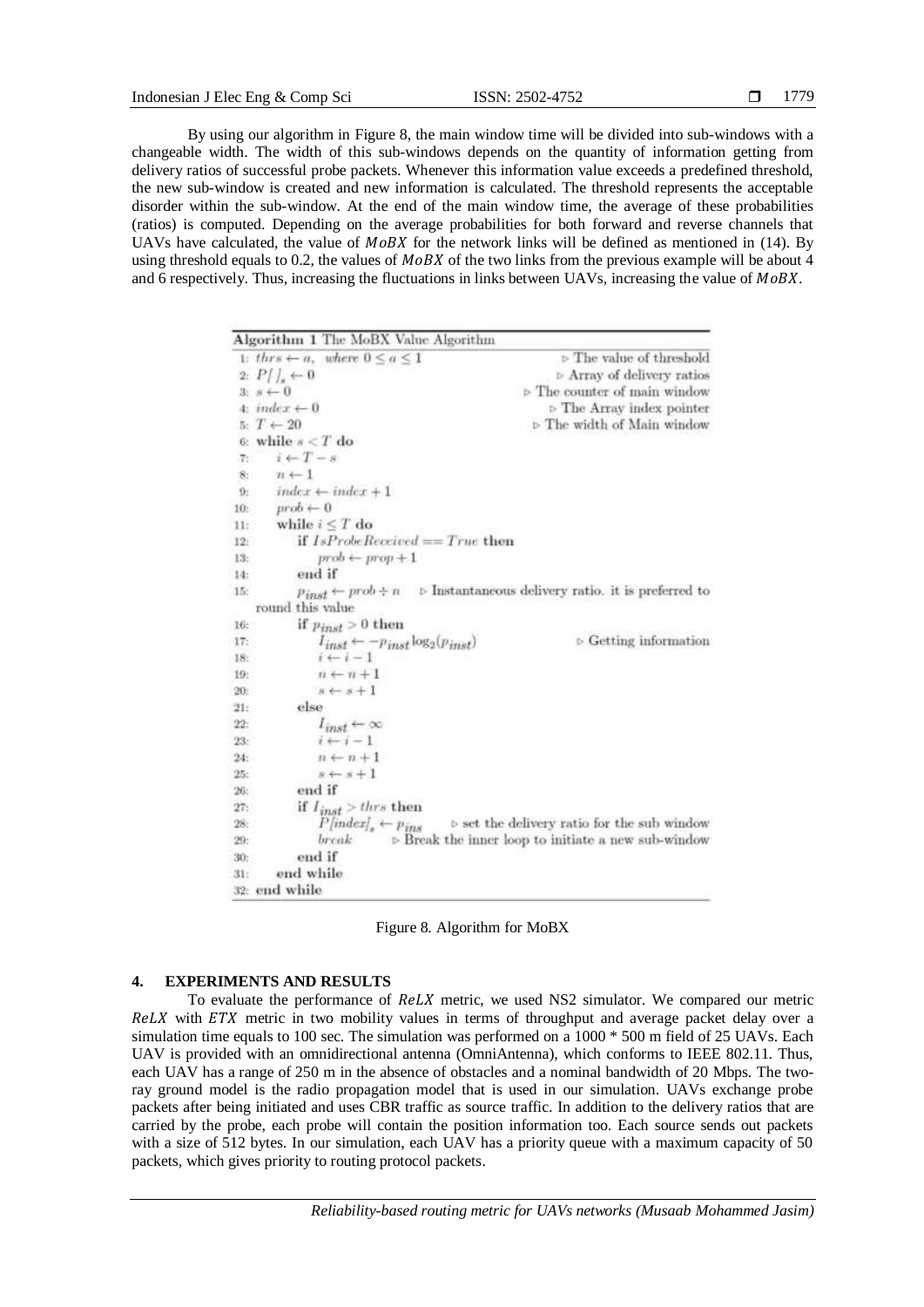In our simulation, the mobility model used is a Random Waypoint model with two maximum speed values:  $mob1$  equals to 25 m/sec, and  $mob2$  equals to 50 m/sec. The UAVs are initially placed at random positions except for the senders and receivers, which initial with fixed positions at the edge of the simulation area and in the opposite direction. The aim of the residence the senders and receivers at the edge is to make the control message and data packet circulate over the largest possible number of intermediate nodes. It's worth noting that all results of our simulation are the cumulative results of these two senders and receivers. Established links should be as reliable as possible to avoid data packet loss and thus decreasing in throughput and increasing delay. This means that maintaining and sensing the link should be robust against burst loss or the transient connectivity between UAVs in a network.

A link-state routing protocol such as OLSR tries to detect the transient connectivity among the nodes by using the link hysteresis techniques. However, the hysteresis technique provides a more robust link sensing at the cost of more delay before establishing links. For the distance vector routing protocols such as AODV, there is no technology is used to provide robust links. Even if the AODV concerns the link quality by using the  $ETX$  metric instead of the hop count metric, it will remain unable to capture the transient connectivity. The ReLX metric enables AODV routing protocol from detecting the distribution pattern of receiving probe packets over a time window and increases the quality metric value for these links that has irregular distribution even if these links have the same  $ETX$ . By increasing the mobility value, the disorder of the pattern is grown and thus the quality of routing metrics decreased and its effectiveness. However, ReLX provides an observed high performance over the  $ETX$  metric when with the second mobility  $mob2$  is applied.

Offer guarantees to application concerning the time taken to transfer data packets from source to destination is one of the main purposes of all routing protocols. It is very important to consider the capacity of the routing protocol to transmit data packets from the source to the desired destination node when we want to evaluate the performance of this protocol. We can define the throughput as the number of successfully received packets in a unit of time.  $ReLUX$  for many reasons we mentioned before will provide a higher throughput than the  $ETX$  in both mobility values as shown in Figure 9.



Figure 9. Throughput comparison

Indeed, one of the main purposes of all routing protocols is to offer guarantees to application concerning the time taken to transfer data packets from source to destination. Thus, we try to evaluate the delay parameter for the AODV protocol with:  $ReLU$  and  $ETX$  metrics and compare the results when we utilize the two mobility values  $(mob1$  and  $mob2)$ . Indeed, the delay parameter gives the average time necessary to transfer a packet from source node to destination. It is worth noting that the more spread out the UAVs are, the lower the possibility of finding a route. We can note from Figure 10 that the average delays in these two metrics are close to each other until the second 20. When the UAVs begin to move a far from each other and the possibility of establishing a robust route is decreased, the average delay will increase in  $ETX$ metrics more than the  $ReLUX$  metric. The main reason behind the results that have been got, is the  $ETX's$ selection of the links with the lowest reliability, which therefore result to need for additional time for launching a new route discovery and retransmission loss packets.

Most of the UAVs are Li-ion powered that has inadequate battery lifetime and very little payload potential. Accordingly, power is one of the other key issues in the unmanned aerial vehicle communication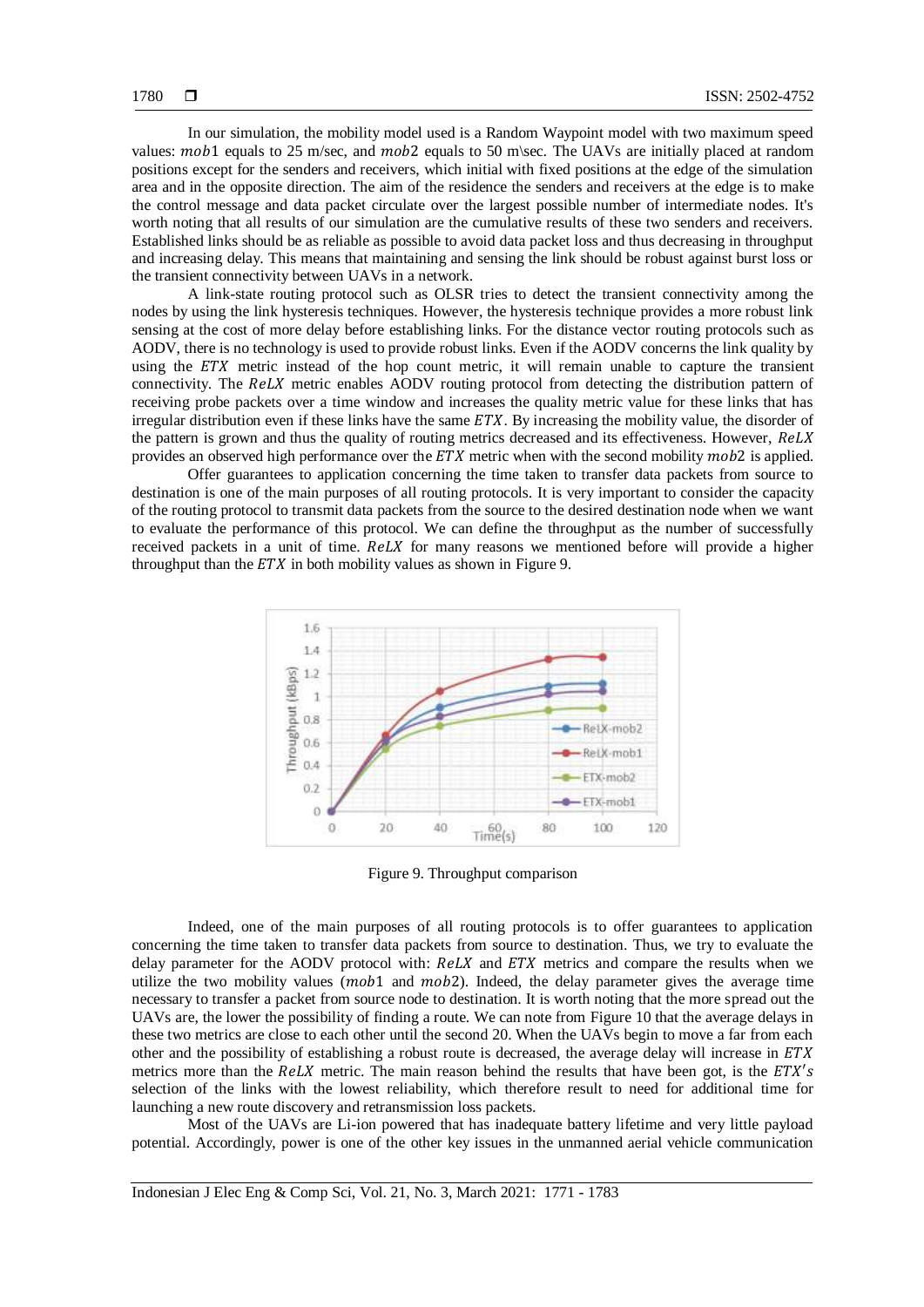networks. The network lifetime decreases or increases depending on the energy consumption of wireless nodes, and thus the energy-efficient mechanism is needed in these types of networks [44]. By using the AODV protocol with ReLX and ETX metrics, we try to evaluate and compare the power consumption of our UAVs network in two mobility values mob1 and mob2. We can note from Figure 11 that the power consumption in these two metrics are close to each other although the ReLX needs more computational time for each sub-window. The main reason behind this fact that the AODV routing protocol with the ETX metric needs additional time to re-establish the route within the network and then retransmitting loss packets. However, when the mobility value is increased, we can note that the power consumption of the ReLX is slightly less than with the ETX metric.



Figure 10. Delay comparison



Figure 11. Power consumption comparison

#### **5. CONCLUSION**

UAVs have seen unprecedented levels of growth over the past 20 years with military applications dominating the field. However, UAVs have recently played a major role in a broader range of civilian applications and have gained popularity over traditional full-size piloted aircraft. Progressively, UAVs need to cooperate with each other in order to perform complex tasks especially in areas that are relatively inaccessible from the ground. Thus, a multi-UAV system has emerged that has many advantages beyond a single UAV system. Information sharing, which means communication, is one of the most challenging design issues in the multi-UAV system. There are therefore lots of communication architectures, such as cellular and satellite, each of which has been proposed to create links among UAVs in the system. Despite all the advantages offered by these cellular and satellite-based communication architectures, they are suffering a lot of the main issues/problems such as a limited communication range and scalability. In order to overcome these problems, FANET architecture, which is an ad hoc network among nodes in a multi-UAV system, has been proposed as the best solution possessing many merits and also challenges each of which must be taken into account by any researcher working in this area. The dynamic nature of FANET results in frequent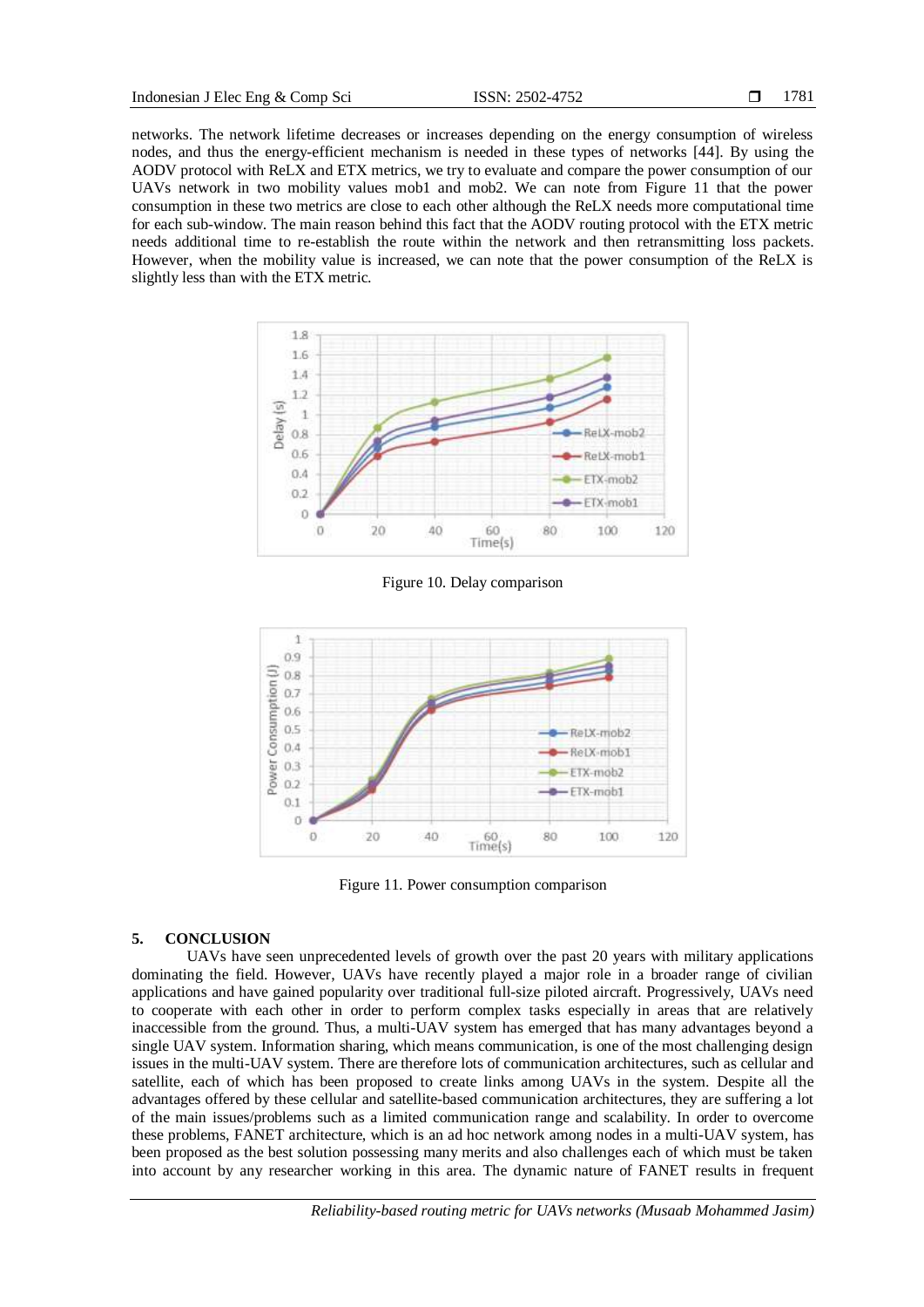changes in the network topology and thus makes the routing process among UAVs in FANET a daunting task that needs to be addressed by researchers. Within that context, we developed the idea behind the  $ETX$  metric in a mathematically way and applied a new metric called  $ReLUX$ . Indeed, the  $ReLUX$  is a speed and reliabilitybased metric that takes into account the quality and the reliability of the forward and reverse channels of any links within a network. It has the capability to detect the channel variability by considering the burst errors length until a predefined threshold. As shown in our comparison using different mobility values, ReLX helps a routing protocol to select the high reliability and qualitative routes among the available routes, and hence improve the overall network performance. Accordingly, FANET represents a new era of ad hoc networks, which will offer a wide range of future applications to the community. It is worth saying that, lots of researchers and practitioners should study this type of ad hoc network to find solutions for the most challenging problems such as routing protocols in FANET.

#### **REFERENCES**

- [1] K. S. Debnath., et al. "A review on graph search algorithms for optimal energy efficient path planning for an unmanned air vehicle," *Indonesian Journal of Electrical Engineering and Computer Science*, vol. 15, no. 2, pp. 743-749, 2019.
- [2] I. Maza, K. Kondak, M. Bernard, and A. Ollero, "Multi-UAV cooperation and control for load transportation and deployment," in Selected papers from the 2nd International Symposium on UAVs, Reno, Nevada, USA, pp. 417-449, June 2009.
- [3] E. Frew, C. Dixon, B. Argrow, and T. Brown, "Radio source localization by a cooperating UAV team," *in Infotech@ Aerospace, ed*, 2005, p. 6903.
- [4] S. Herwitz, L. Johnson, S. Dunagan, R. Higgins, D. Sullivan, J. Zheng, "Imaging from an unmanned aerial vehicle: agricultural surveillance and decision support," *Computers and electronics in agriculture*, vol. 44, no. 1, pp. 49-61, 2004.
- [5] A. Puri, "A survey of unmanned aerial vehicles (UAV) for traffic surveillance," *Department of computer science and engineering, University of South Florida*, 2005, pp. 1-29.
- [6] I. Palunko, P. Cruz, and R. Fierro, "Agile load transportation: Safe and efficient load manipulation with aerial robots," *IEEE robotics & automation magazine*, vol. 19, no. 3, pp. 69-79, 2012.
- [7] M. Bernard and K. Kondak, "Generic slung load transportation system using small size helicopters*," in 2009 IEEE International Conference on Robotics and Automation*, 2009, pp. 3258-3264.
- [8] F. Muttin, "Umbilical deployment modeling for tethered UAV detecting oil pollution from ship," *Applied Ocean Research*, vol. 33, no. 4, pp. 332-343, 2011.
- [9] T.-Y. Chou, M.-L. Yeh, Y. C. Chen, and Y. H. Chen, Disaster monitoring and management by the unmanned aerial vehicle technology*: na,* 2010.
- [10] E. P. De Freitas, T. Heimfarth, I. F. Netto, C. E. Lino, C. E. Pereira, A. M. Ferreira, "UAV relay network to support WSN connectivity," *in International Congress on Ultra Modern Telecommunications and Control Systems*, 2010, pp. 309-314.
- [11] J. George, P. Sujit, and J. B. Sousa, "Search strategies for multiple UAV search and destroy missions," *Journal of Intelligent & Robotic Systems*, vol. 61, no. 1-4, pp. 355-367, 2011.
- [12] S. Yilmaz, "Use of Unmanned Aircraft Systems (UAS) at Knowledge Development Process as the ISR Collection Means," *Military and Security Studies 2015*, 2015, p. 90.
- [13] V. A. Reddy, G. L. Stüber, S. Al-Dharrab, A. H. Muqaibel and W. Mesbah, "Wireless Backhaul Strategies for Real-Time High-Density Seismic Acquisition," *In 2020 IEEE Wireless Communications and Networking Conference (WCNC)*, 2020, pp. 1-7.
- [14] S. Sekander, H. Tabassum and E. Hossain, "Multi-tier drone architecture for 5G/B5G cellular networks: Challenges, trends, and prospects," *IEEE Communications Magazine*, vol. 56, no. 3, pp. 96-103, 2018.
- [15] B. Li, Z. Fei, and Y. Zhang, "UAV communications for 5G and beyond: Recent advances and future trends," *IEEE Internet of Things Journal*, vol. 6, no. 2, pp. 2241-2263, 2018.
- [16] S. K. Singh, "A comprehensive survey on fanet: challenges and advancements," *Int. J. Comput. Sci. Inf. Technol*, vol. 6, no. 3, pp. 2010-2013, 2015.
- [17] E. Pastor, J. Lopez, and P. Royo, "A hardware/software architecture for UAV payload and mission control*," in 2006 ieee/aiaa 25TH Digital Avionics Systems Conference*, 2006, pp. 1-8.
- [18] A. Chauhan and M. R. Singla, "A detail review on unmanned aeronautical ad-hoc networks*," International Journal of Science, Engineering and Technology Research (IJSETR)*, vol. 5, no. 5, pp. 1351-1360, 2016.
- [19] E. Yanmaz, C. Costanzo, C. Bettstetter, and W. Elmenreich, "A discrete stochastic process for coverage analysis of autonomous UAV networks," *in 2010 IEEE Globecom Workshops*, 2010, pp. 1777-1782.
- [20] J. Li, Y. Zhou, and L. Lamont, "Communication architectures and protocols for networking unmanned aerial vehicles," *in 2013 IEEE Globecom Workshops (GC Wkshps)*, 2013, pp. 1415-1420.
- [21] J. L. Sanchez-Lopez, J. Pestana, P. de la Puente, R. Suarez-Fernandez, and P. Campoy, "A system for the design and development of vision-based multi-robot quadrotor swarms," *in 2014 International Conference on Unmanned Aircraft Systems (ICUAS)*, 2014, pp. 640-648.